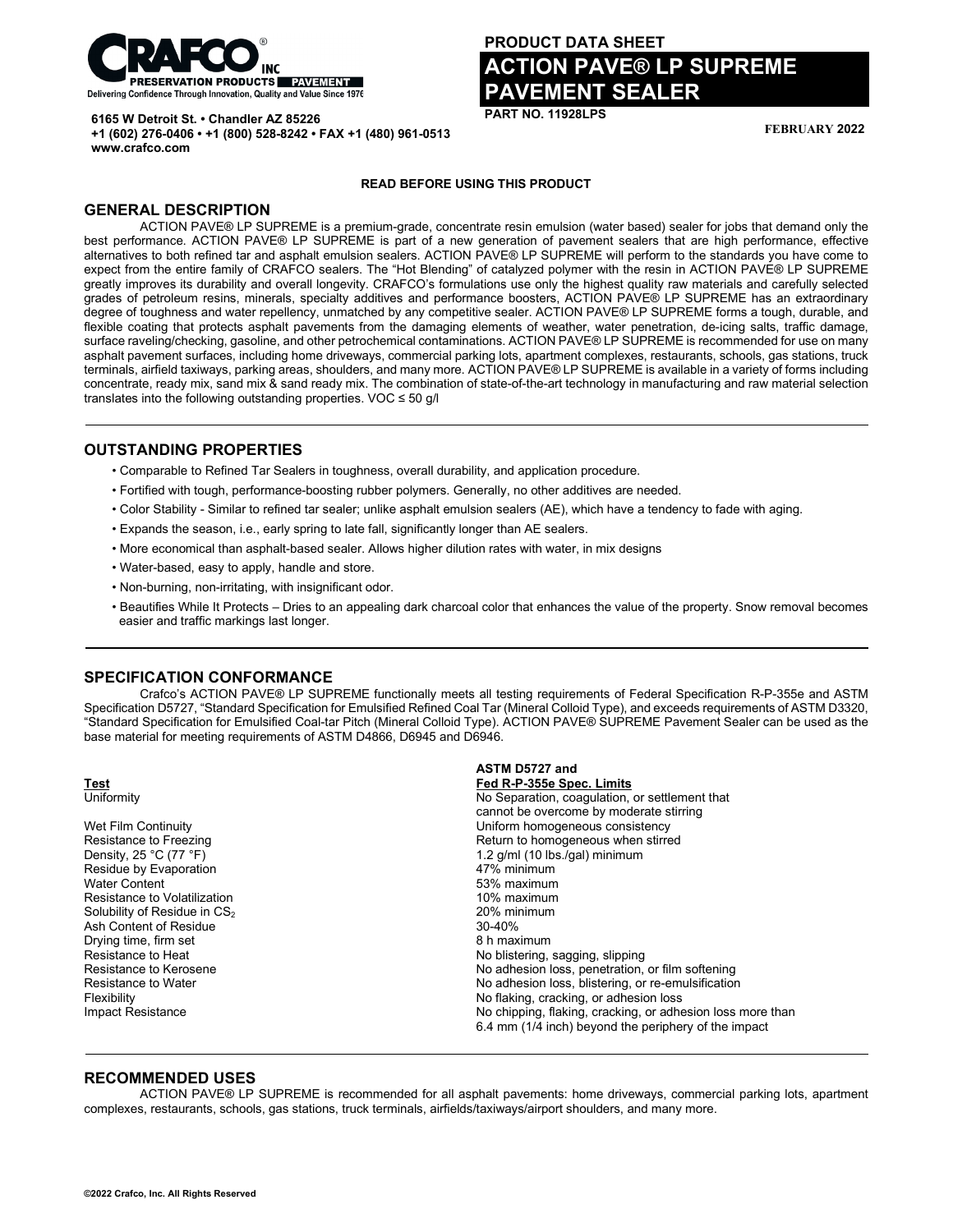

**6165 W Detroit St. • Chandler AZ 85226**

**+1 (602) 276-0406 • +1 (800) 528-8242 • FAX +1 (480) 961-0513 www.crafco.com**

# **PRODUCT DATA SHEET ACTION PAVE® LP SUPREME PAVEMENT SEALER**

**PART NO. 11928LPS**

**FEBRUARY 2022**

#### **MIX DESIGN RECOMMENDATIONS**

ACTION PAVE ® LP SUPREME is supplied in concentrated form that is field mixed with water and sand prior to installation. Recommended application consists of using 2 coats in low and moderate traffic areas and using 3 coats in heavy traffic areas. Recommended mixture ranges and application rates are as follows:

| <b>COAT</b>     | <b>ACTION PAVE®</b><br>(Gallons) | $WATER^{(1)}$<br>(Gallons) | SAND <sup>(2)</sup><br>(Pounds) | POLYMER <sup>(3)</sup><br>(Gallons) | <b>APPLICATION RATE</b><br>(Gallons/ Square yard) |
|-----------------|----------------------------------|----------------------------|---------------------------------|-------------------------------------|---------------------------------------------------|
| 1 <sup>st</sup> | 100                              | $30 - 40$                  | 200-300                         | $0 - 1$                             | $0.15 - 0.20$                                     |
| 2 <sup>nd</sup> | 100                              | 25-40                      | 0-300                           | $0 - 1$                             | $0.10 - 0.15$                                     |
| 1st             | 100                              | $30 - 50$                  | 300-500                         | $0 - 2$                             | $0.15 - 0.20$                                     |
| 2 <sub>nd</sub> | 100                              | $30 - 50$                  | 0-500                           | $0 - 2$                             | $0.10 - 0.15$                                     |
| 1st             | 100                              | 30-60                      | 400-600                         | $0 - 3$                             | $0.15 - 0.20$                                     |
| 2 <sub>nd</sub> | 100                              | $30 - 60$                  | 400-600                         | $0 - 3$                             | $0.15 - 0.20$                                     |
| 3 <sup>rd</sup> | 100                              | $30 - 40$                  | 0-500                           | $0 - 2$                             | $0.10 - 0.15$                                     |
|                 |                                  |                            |                                 |                                     |                                                   |

 **NOTES:**

1. Water shall be clean and potable

2. Sand shall be clean, angular quartz or slag sand meeting AFS 50-70 gradation, or equivalent

3. Polymers have been pre-blended, so no additional polymer additives are required for performance. However, if additional polymer is desired it shall be Macro-Flex, Max-Dri, Advantage 4 or equivalent

# **IMPORTANT WEATHER LIMITATIONS FOR APPLICATION**

• Surface and air temperature should be a minimum of 50 °F (10 °C) and rising.

• Do not apply on rainy, foggy, or extremely humid days, or when rain is in the forecast within 24 hours.

• If the pavement temperature is over 100 °F (38 °C) dampen the pavement with a fine mist of water to facilitate even spreading. Do not allow water to puddle on the surface

# **APPLICATION TOOLS**

• Use conventional tools: Brush, rubber squeegee or spray rig.

- Clean up with water. Do not discard washings in the bodies of water or down sewer drains.
- Dried sealer on tools Wire brush, scrape, and peel.

# **INSTALLATION**

Prior to use, user must read and follow Installation Instructions for ACTION PAVE® LP SUPREME to verify product selection, pavement preparation procedures, mixing, application rates, usage precautions and safety procedures. General guidelines are as follows: Preparatory Work — The asphalt surface must be structurally sound, surface cured, and free from all loose or foreign matter prior to the application of ACTION PAVE® LP SUPREME. ACTION PAVE® LP SUPREME can be applied by spray, rubber-bladed squeegee, brush, or mechanical equipment specifically designed for this purpose. Due to the heavy bodied nature of the slurry-mixed ACTION PAVE® LP SUPREME, application by means of specialized equipment is recommended. This equipment can be of two types, high volume positive displacement airless spray or mechanical squeegee. Both types must be capable of keeping material thoroughly mixed and homogenous throughout the application process. All equipment used must be capable of supplying a sufficient quantity of material for uniform application over

the entire width of the application mechanism to provide a uniformly coated surface.

#### **CURING TIME**

Cure time will vary according to temperature and humidity at the time of application. Insufficiently cured films wear prematurely. Lower temperatures, high humidity and lack of direct sunlight will prolong the cure time. Higher temperatures, lower humidity and direct sunlight accelerate the cure process. If a second coat is to be applied, allow the first coat to dry sufficiently to withstand light vehicular and pedestrian traffic without damaging or scuffing the coating. After the application of the last coat, allow the coating to cure at least 20-24 hours under good drying conditions prior to opening to traffic.